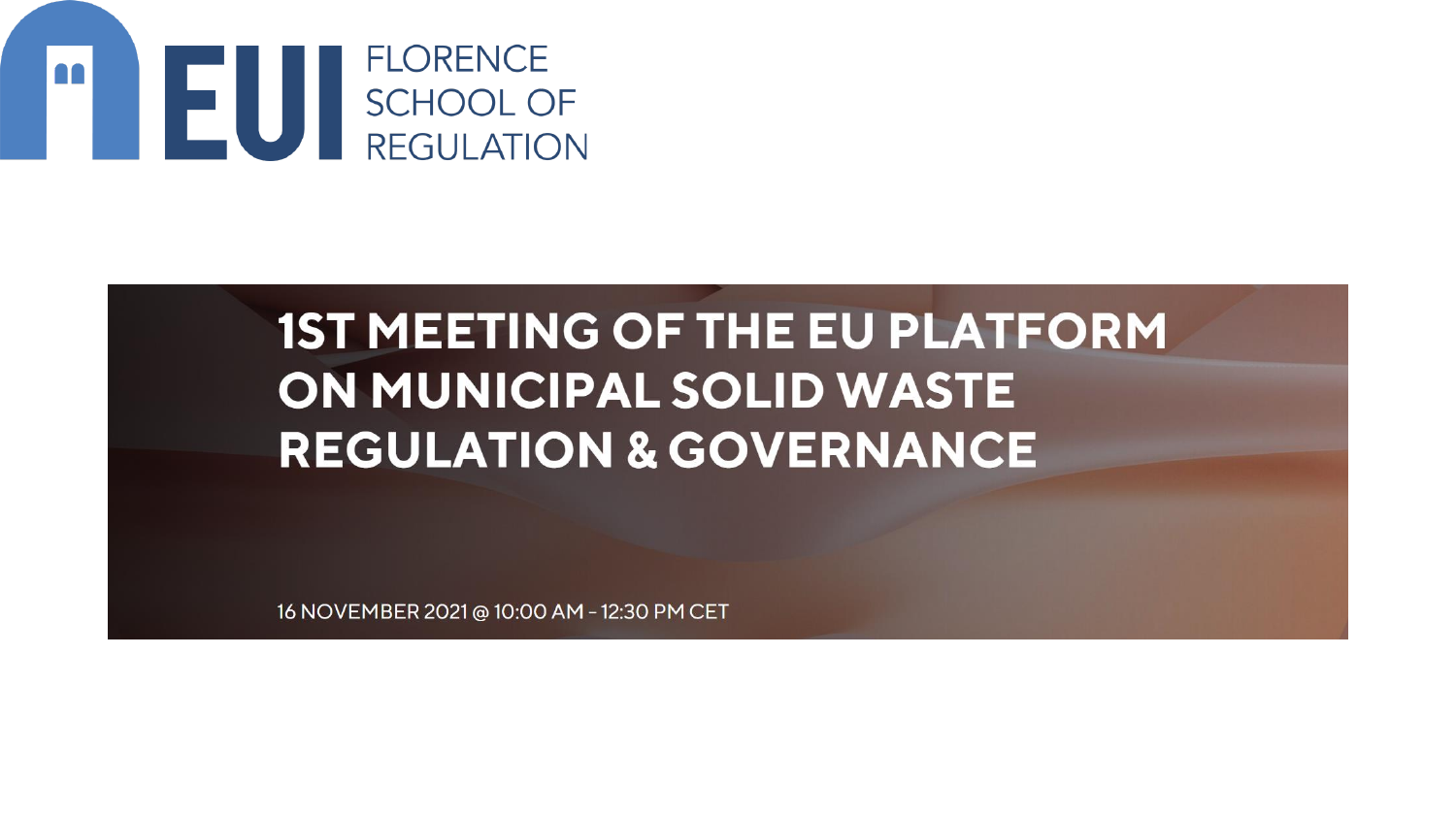

## EU Platform on Municipal Solid Waste Regulation and Governance

### ➢ *Build a Community of Practice*

|    | <b>Peer-to-peer collaboration</b> | To share knowledge, experience and best practices on municipal solid<br>waste management, governance and regulation                                                                           |
|----|-----------------------------------|-----------------------------------------------------------------------------------------------------------------------------------------------------------------------------------------------|
|    | Data collection and analysis      | To produce analytical and empirical research compiling economic,<br>regulatory and governance data and knowledge on municipal solid<br>waste management in EU countries                       |
|    | <b>Capacity building</b>          | To provide state-of-the-art training and capacity building for<br>practitioners, and facilitate the uptake of best governance and<br>regulatory practices on municipal solid waste management |
| RA | <b>Networking</b>                 | To foster inclusive dialogue and exchange of views between relevant<br>stakeholders through policy events                                                                                     |